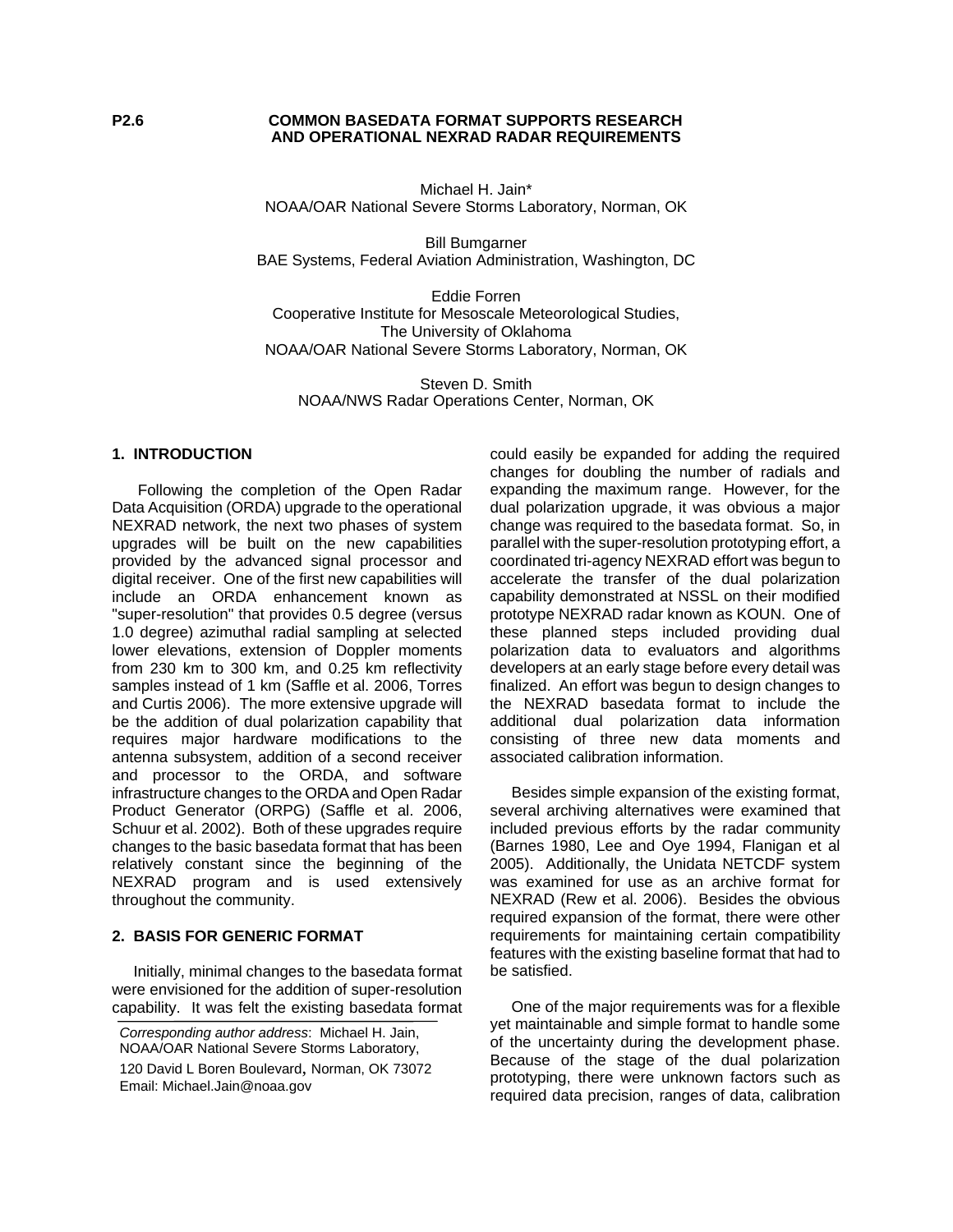parameters, etc. Another requirement was for an internal data structure for each radial that facilitated high compression of the data. Based on those requirements, a new message type 31 was developed for the super-resolution and dual polarization basedata using past knowledge and the flexibility requirement to handle many of the unplanned changes as they developed. The plan was to freeze the format while the prototyping was still in progress. By doing so, the developers of the ingest product generator computer and the algorithm developers could proceed with their development with any parameter additions or rescaling being handled by the flexible format and the Application Programming Interface (API).

 With those requirements set, the WSR-88D generic format was born (ICD Research 2006). For historians, it should be noted the basic structure follows similarities of the exchange format devised by a group committee composed of weather radar community personnel (Barnes et al. 1980). During the development and refinement of the new format, it was observed why the normal best practice for developing an Interface Control Document (ICD) is to simply document the "as built" format. It was very difficult to design and anticipate changes as the prototyping effort progressed and more information was obtained. Undoubtedly, there will be some minor changes in the format as the dual polarization effort reaches a production level but the design should be flexible enough to accommodate these without major API changes.

#### **3. GENERIC FORMAT STRUCTURE**

 Once the technology issues behind the super-resolution implementation were solved, the Super-Resolution Integrated Working Team decided to use the generic format ICD for inclusion of super resolution data starting in Build 10.0. Because of the flexibility and robustness of the dual polarization generic format, there were no changes required to the basic generic data block descriptors.

 In order to facilitate the independent testing of both features and to expedite the transfer of this technology to the production NEXRAD system, a decision was made to formulate an extension to the legacy format to accommodate the increased resolution data and the added moment data. Additionally, it was an opportunity to record additional housekeeping information with the meteorological basedata to facilitate the future realtime and archival value of the data for research and operational use. The advantages of this extra effort to standardize the NEXRAD basedata format for both research and operational use were envisioned to have benefits in several related areas. First, the ability to develop and rapidly implement and test new signal processing and algorithm techniques on NSSL radars could be accelerated by minimizing the effort required by scientists for accessing the new data types. Secondly, a common basedata format could be used within NSSL and by other research laboratories and universities to exchange datasets that have potential NEXRAD use, and thereby, again accelerate the transfer of advanced techniques to the NEXRAD production system. And thirdly, the use of the common format, along with common access software, will lessen development efforts by the community when new radar techniques are implemented and tested.

For a pulsed scanning radar such as the WSR-88D, data are collected in a radial mode with each record having a unique azimuth and elevation angle. Since the WSR-88D operates in a scanning strategy where sweeps are made at constant elevation with changing azimuth, certain constant parameters can be recorded only once per elevation sweep or whenever parameters change. Each volume is expected to have at least one constant Volume block but all other uses of the elevation, sector, or radial constant blocks is totally flexible in the generic research form. Each radial of sampled data contains these basic blocks (see figure 1):

- Message Header Block
- Data Header Block
	- **Generic Data Constant Blocks**
	- ♦ Generic Data Moment Blocks



Figure 1. One radial of data using the research version ICD for a generic radar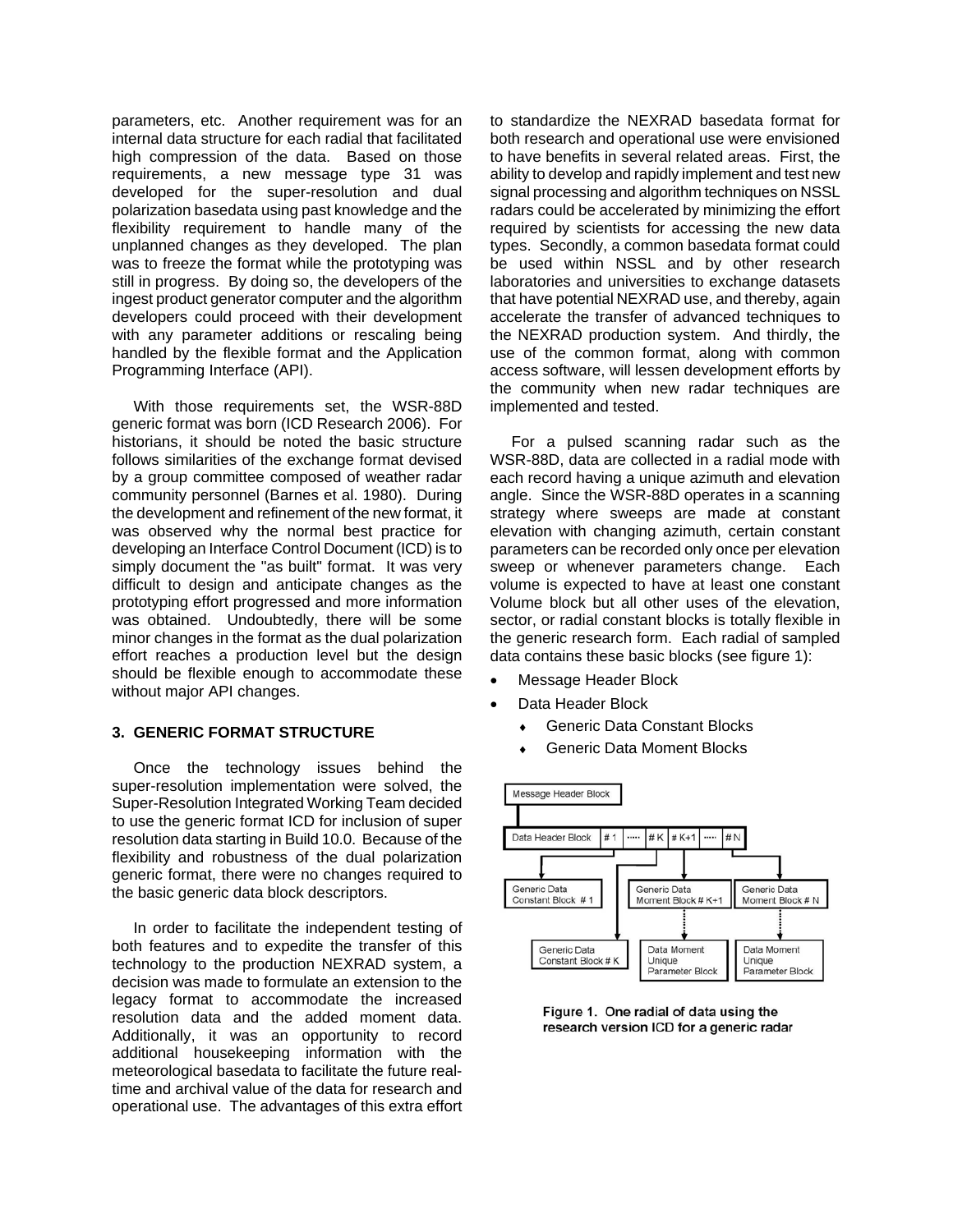### **Message Header Block**

 Every message type within the WSR-88D is preceded by this block type and contains information about the type of message following as well as the segmentation size and number of segments composing the message. With the increased bandwidths now available and advanced communication protocols, a large segmentation size is used so that each data radial is stored within one segment as large as 65636 halfwords, more than sufficient for any known radar application.

- Message Size
- RDA Redundant Channel
- Message Type
- I.D. Sequence Number
- Julian Date
- Milliseconds of Day
- Number of Message Segments
- Message Segment Number

## **Data Header Block**

 Each data header block contains information unique to the radial as well as pointers to data moment blocks and any data constant block information within that message.

- Radar identifier (ICAO)
- Collection time
- Julian date
- Azimuth number
- Azimuth angle
- Azimuth resolution spacing
- Radial status
- Elevation number
- Cut Sector number
- **Elevation angle**
- Radial spot blanking status
- Azimuth indexing mode
- Data block count

## **Generic Moment Data Block**

 The generic moment data block has information describing each data moment characteristics and containing the actual encoded data moment information for one radial:

- Data block type (Data moment designated as "D")
- Data moment name such as "VEL" for velocity [any 3 character string is allowed]
- Number of data moment gates in the radial
- Range to first gate
- Range sample interval
- Signal Noise Threshold used within ORDA
- Size of data field for moment estimate
- Scaling and Offset parameters used to convert from integer to engineering units
- Array containing the same data moment type along one radial (constant elevation and azimuth)

 Through knowledge of each data moment's physical range and attainable measured accuracy, the Scaling and Offset values can be determined for encoding data into the optimal number of bits for each range gate estimate. For retrieval efficiency, all data sizes are rounded to 8 bit multiples but in order to improve compression possibilities, only the required number of data bits are encoded to guarantee decoded data meets the required accuracy and range.

 The Scale and Offset values are used in these data relationships:

Recorded Value = Scale \* True Value - Offset

True Value = (Recorded Value + Offset) / Scale

 For example, the velocity moment has a range of -63.5 to +63.0 m/s with Scale set to 2.0 and Offset set to 129.0 using a data field length of 8 bits to map to a value from 2 to 255. All data moments use zero to indicate below SNR threshold and one to indicate range folding.

## **Generic Data Constant Block**

 The generic data constant block contains information constant within a specified scanning space:

- Data block type (Data Constant Block designated as "R")
- Data constant block type (Volume, Elevation, Sector, Radial, and future types)
- Size of constant block
- Unique parameters within this data block

## **4. PRODUCTION DUAL POLARIZATION FORMAT STRUCTURE**

 For the initial production version of the WSR-88D, a very specific subset of the generic format is implemented (ICD Production 2006) as shown in Figure 2:

 For simplicity in implementation, clarity of description, and protection from data transmission record loses, each radial data block will contain a volume, elevation, and radial constant block. Moment data blocks will be those six specified, viz., reflectivity, velocity, spectral width, and the new dual polarization data moments of differential reflectivity, differential phase, and correlation coefficient. If any data moments are not measured for a particular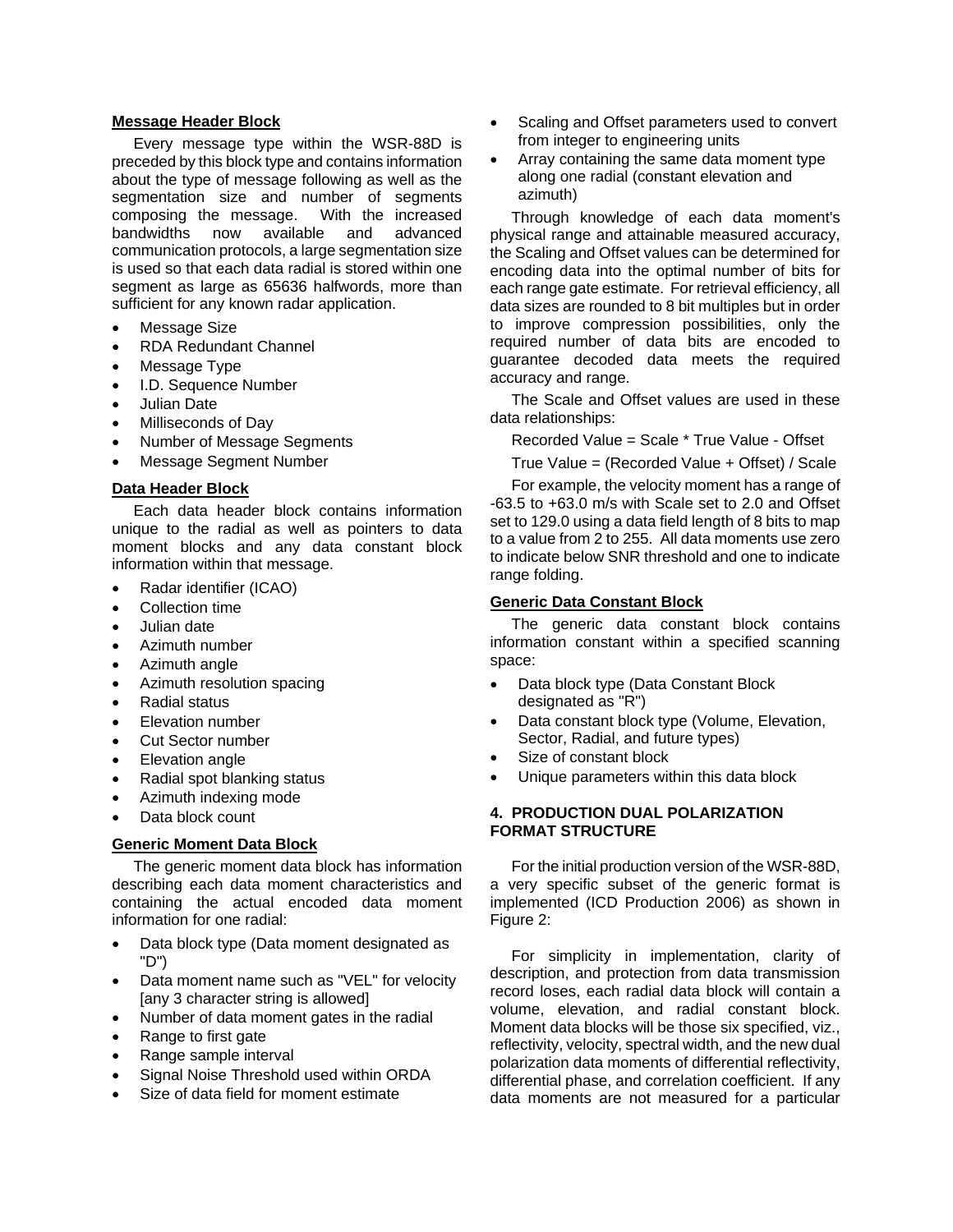Volume Coverage Pattern (VCP) for any radial, the data moment pointers can be dropped or set to zero. However, the Volume, Elevation, and Radial constant blocks will always be present along with the recorded data moments.



Figure 2. One radial of dual polarization data using the production verision ICD

## **Volume Constant Data Block**

 The volume constant data block contains information that is assumed constant over the entire volume scan:

- **Version Number**
- Latitude and longitude of the radar
- Radar site height above sea level
- Feedhorn height above sea level
- Calibration constant
- Horizontal and vertical transmitter power
- System differential reflectivity
- Initial system differential phase
- Volume Coverage Pattern

# **Elevation Constant Data Block**

 The elevation constant data block contains information that is assumed constant over the entire elevation scan:

• Atmospheric attenuation factor

## **Radial Constant Data Block**

 The radial constant data block contains information that is assumed constant only over this radial:

- Unambiguous range
- Nyquist velocity
- Noise levels for the horizontal and vertical channels

 Because the NEXRAD is a baselined configuration managed system, this new production format will become a permanent part of the Interface Control Document that formally describes the basedata format. As new fields and parameters are added to the format for research or prototyping use, the research version of the ICD will be updated and maintained separately to track and fully document changes for data access by others. Once new techniques targeted for possible implementation into the NEXRAD baseline system are accepted by the NEXRAD tri-agencies, changes to the baseline ICD will be submitted through the standard configuration management process for comment and tri-agency review before becoming part of the baseline.

# **5. FUTURE USES OF GENERIC FORMAT**

 The first application of the generic format, beyond the use for the two NEXRAD enhancements, is for transmitting and recording data generated by the phased array radar at the National Weather Radar Testbed located at NSSL. Because of the radar's non-traditional scanning strategies, additional data blocks will be needed to record data accurately and efficiently. The capability of rapid electronic steering will allow data collected in regions of interest in a very short time with the requirement for temporal and spatial grouping in the most efficient manner. New data moment blocks can be defined for spatial grouping of these radar moments as well as new data constant blocks can be defined for grouping common parameters. As described above in Section 3, the generic format allows adding new blocks with minimal changes required to existing data access software.

# **6. CONCLUSIONS**

 The benefits of recording radar data in this new flexible generic format will allow more rapid technology transfer from government sponsored research organizations to the operational NEXRAD baseline. Furthermore, since the basic production format will be supported on the operational baseline ORPG by the Radar Operations Center (ROC) and